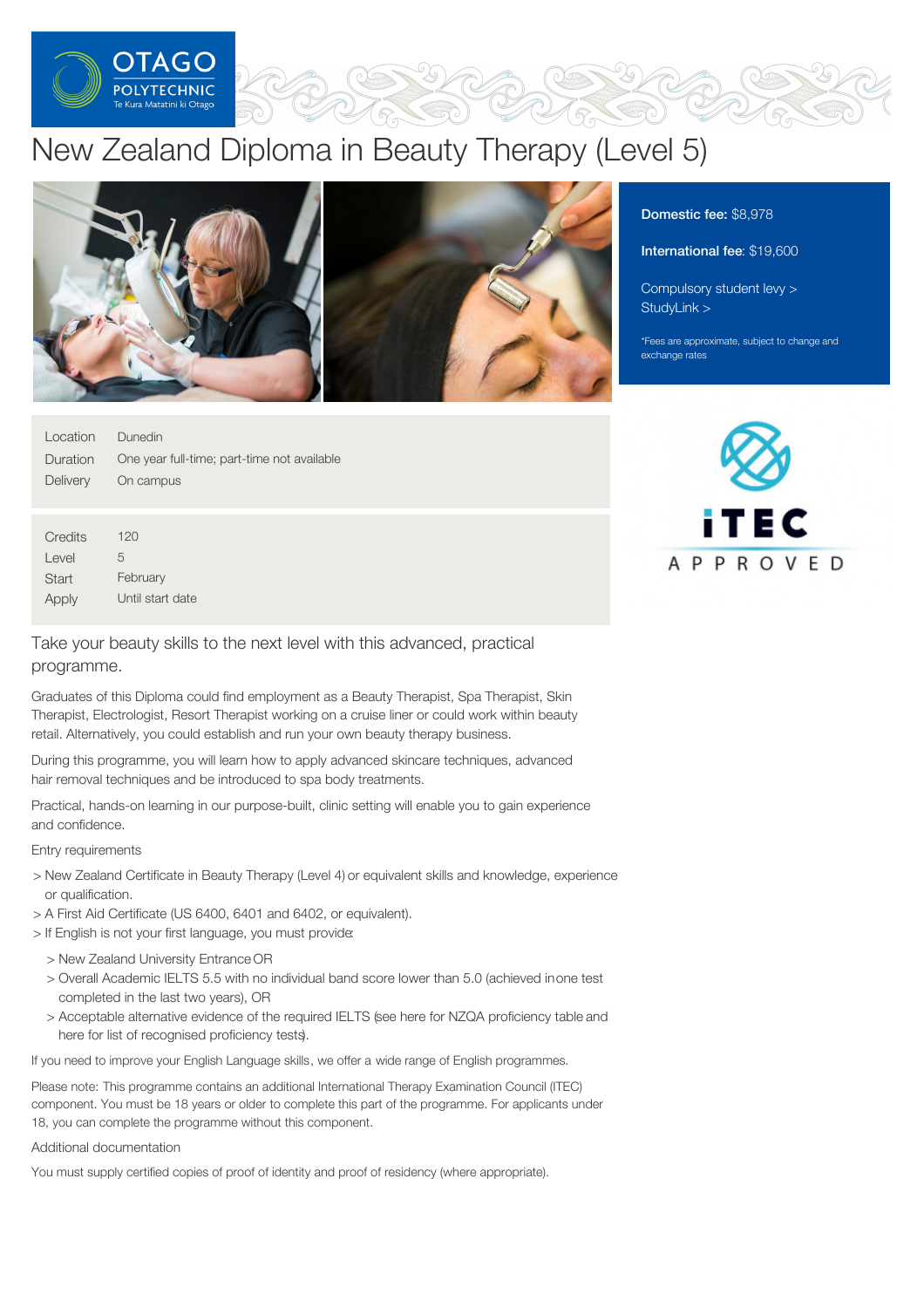#### Selection criteria

Applicants will be selected on a first-come, first-served basis until the programme has reached full capacity.

Additional costs

You will be required to wear a uniform that consists of black trousers, black shoes and a black top.

You will study

Beauty Therapy Science (15 credits)

> Further anatomy and physiology study, along with an introduction to basic cosmetic chemistry

Advanced Hair Removal (20 credits)

> Techniques and trends including electrical epilation

Electrical Facial Therapy (15 credits)

> Applying practical techniques suitable for client's needs whilst learning about current trends in relation to the industry

Advanced Skin Care (20 credits)

> Applying practical techniques suitable for client's needs whilst learning about current trends in relation to the industry

Electrical Body Therapy (20 credits)

> Learning to apply these to meet the client's needs

Spa and Massage Therapy (10 credits)

> Learning to apply these to meet the client's needs

- Applied Beauty Therapy Practice (Clinic) (20 credits)
- > Be introduced to business management and apply all the techniques covered during the programme in a simulated salon environment.

#### Your workload

This full-time programme will involve approximately 18 hours in class and 18 hours in self-directed study per week.

Further study options

Further training pathways could be in specific skin therapies, aromatherapy, advanced massage techniques and business management.

Useful resources/links

> https://www.beautynz.org.nz/education/

### Student loans and allowances

Full-time **domestic students** of this programme are eligible for student loans and allowances (dependent on age and financial circurmstances). Please visit the Studylink website for more information or phone 0800 88 99 00. It is important to apply for your student loan/allowance at the same time as you apply for this programme, due to the length of time Studylink take to process. Loan/allowance applications can be cancelled at any time if you decide to withdraw your programme application or if it is unsuccessful.

#### Disclaimer

While every effort is made to ensure that this sheet is accurate, Otago Polytechnic reserves the right to amend, alter or withdraw any of the contained information. The fees shown in this document are indicative ONLY. Both domestic and international fees are subject to change and are dependent on the development and implementation of Government policies. Please note that additional fees may from time to time be required for external examination, NZQA fees and/or additional material fees.